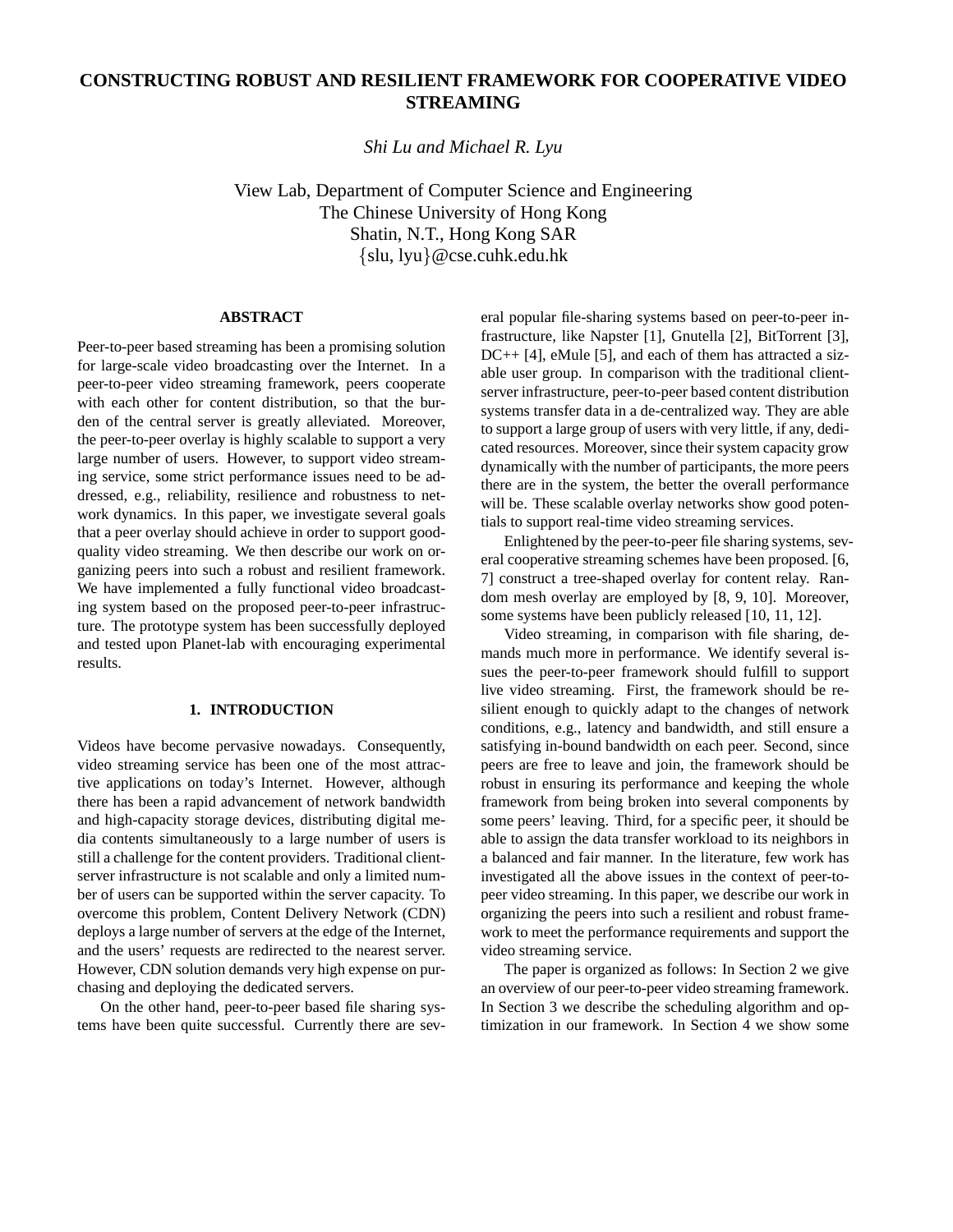

**Fig. 1**. Overview of the p2p streaming infrastructure

experiment results. Finally, in Section 5 we make conclusion and discuss our future work.

# **2. THE PEER TO PEER STREAMING FRAMEWORK**

Here we give an overview of our peer-to-peer video streaming framework, shown in Fig. 1. The system is composed of a video streaming server, a source peer, a lookup service and the participant peers. The source peer takes the streaming content from the video streaming server and feeds the content into the peer overlay. The lookup service helps new peers to find other peers; it can be either centralized or distributed. To join the video streaming framework, a new peer first contacts the lookup service, obtains a list of online peers, then establishes connections with other peers and starts receiving the content. Each of the participant peers maintains a local media buffer, in which some media data is stored for supporting the local media player and further shared to other peers in the broadcast framework.

# **3. SCHEDULING AND OPTIMIZATION IN THE FRAMEWORK**

## **3.1. Receiver-driven data transfer**

To adapt to the network dynamics, especially the changes in network bandwidth and delay, data content transfer in our framework is in a receiver-driven mode; in other words, it is the receiver to monitor the data distribution and the performance of network links then determine the amount and direction of the data flow.

The data content transferring process is driven by data distribution information, which is similar to [10]. For a data packet, its availability state can be available or unavailable. Then the data status of a peer can be represented by a data status bit-map (DSB), where one bit corresponds to one data packet. The size of the  $DSB$  is quite small, so every exchanged message in the framework is attached with the most current DSB of the sender peer. Consequently, each peer is always keeping up with the most up-to-date DSB of its neighbor peers. The data flow direction of one connection is two-way, determined by data distribution. Consider peer A and peer B, for example. When peer A finds that peer B has data that it does not have, it may send a request to peer B for that data packet; after some time maybe peer  $B$  finds that peer  $A$  has some data that it does not have, then their sender-receiver roles will be changed.

## **3.2. Bandwidth/delay monitoring**

A peer maintains several network links  $\{l_1...l_n\}$  to its neighbors  $NB = \{nb_1...nb_n\}$ . For each link  $l_i$ , the peer monitors three performance parameters: current data in rate  $r_{in}^{i}$ , current data out rate  $r_{out}^i$  and the current request delay  $d_i$ .  $r_{in}^i$  and  $r_{out}^i$  are measured as the mean data rate over a time interval.  $d_i$  is the time interval between the last sent data request and the arrival of the corresponding data block.

#### **3.3. Data transfer scheduling**

Consider the mesh formed by the participant peers as a graph, the optimal way to distribute the data packets is of course by sending packets along the minimum-spanning tree of the peer overlay. However, the topology of the graph is always changing for peer join or leave. Moreover, the network link bandwidth and delay are volatile too. In such a volatile circumstance, obtaining a minimum spanning tree of the peer overlay at every moment is infeasible. In our implementation, we adopt an efficient real-time content scheduling algorithm running distributively on each peer to determine the transfer path of the data packets. The algorithm quickly generates a semi-optimal solution based on the peer's current local network status.

For each network link, when a data request is sent, before the corresponding data packet arrives, the network link will be marked as "busy" and no more data request will be sent along the network link. When a data packet arrives, the network link state becomes "ready", and then further data request can be issued to the network link. The scheduling step takes place when a data packet arrives at the peer and the corresponding network link becomes "ready".

In our framework, each data packet can be represented as  $P_x = \{D_x, dsb_x, req_x\}$ , where  $D_x$  is the video data chunk,  $dsb_x$  is the current data status bitmap, and  $req_x$  is the data request. We put the three fields together as one block to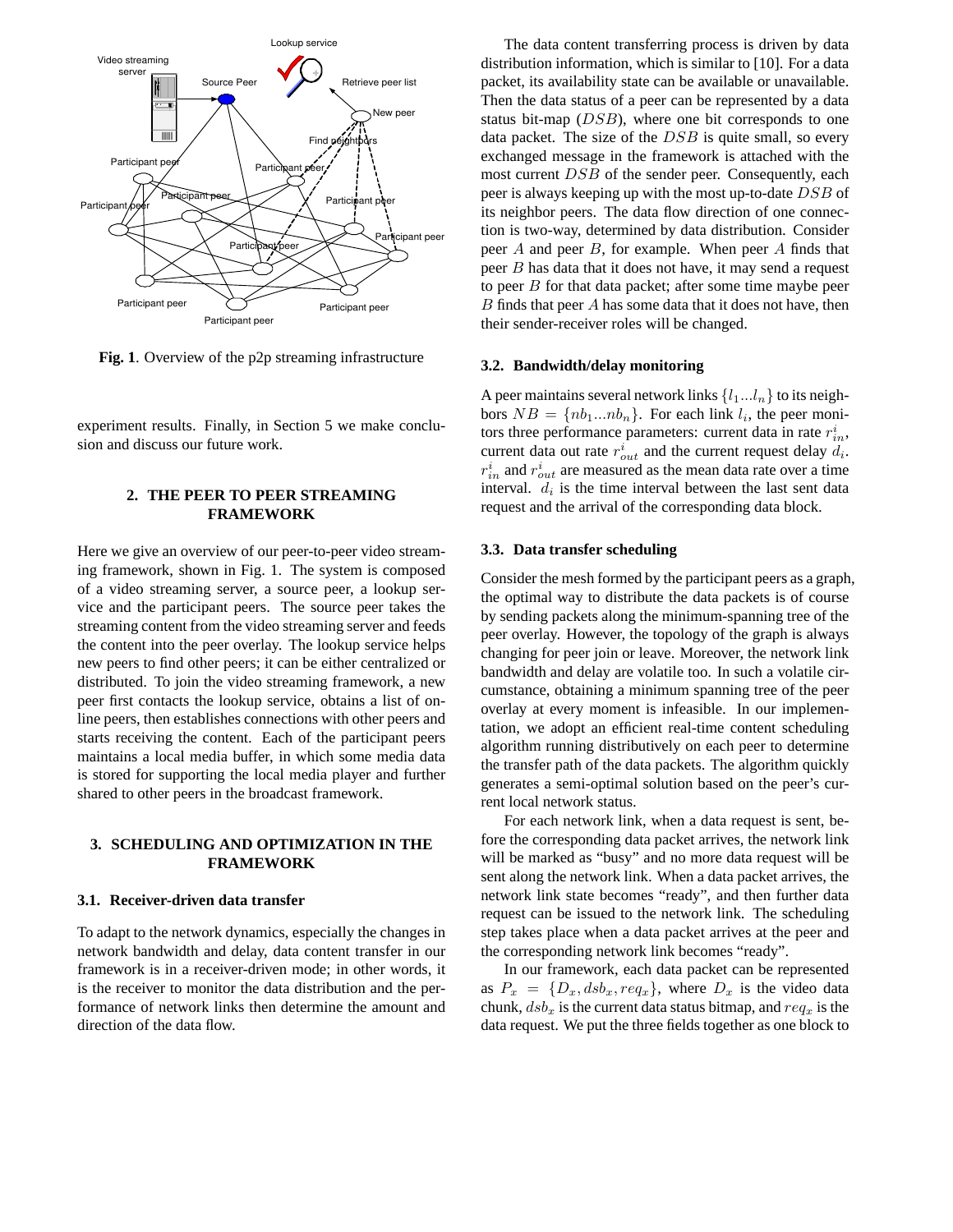reduce very small packets transfer so that the system can be more efficient. To support smooth playback without jittering, all data packets should be fetched in the peer's buffer before it is supposed to be played. The target of the content scheduling step is to ensure that as many data packets as possible can be retrieved from the neighbor peers before their playback deadline. Also, the data transfer load should be assigned to multiple links in a balanced manner.

For each peer, we design the data transfer scheduling algorithm as follows:

**Algorithm 1** Data scheduling algorithm on each peer

Input: the network links  $\{l_1...l_n\}$ , the corresponding delay time  $\{d_1...d_n\}$ , the DSB set  $\{dsb_1...dsb_n\}$ , local DSB  $dsb_{local}$ **while** true **do** When packet  $P_x = \{D_x, dsb'_i, req_x\}$  arrives from link  $l_i$ : Mark  $l_i$  as "ready";  $dsb_i = dsb_i';$ Save  $D_x$ , update  $dsb_{local}$ ; From  $dsb_{local}$ , find the packet  $p_{req}$  whose playback waiting time  $t_{req} > d_j$ ; If  $req_x$  is valid, find data block  $D_{req_x}$ ; Assemble the reply packet  $P_{resp} = \{D_{req_x}, dsb_{local}, req\};$ Send  $p_{resp}$  via link  $l_i$ ; Mark  $l_i$  as "busy" **for all**  $l_j$  such that  $l_j$  state is "ready" **do** Calculate the weighted recent delay  $d_j$ ; From  $dsb_{local}$ , find the unavailable packet  $P_{req}$  whose playback waiting time  $t_{req} > d_j$ , and is available from  $l_j$ ; Send  $P_{req} = \{null, dsb_{local}, req\}$  to link  $l_j;$ Mark  $l_i$  as "busy"; **end for end while**

### **3.4. Resilience and robustness**

In order to adapt to the changes of the network conditions, we set a minimal connection number  $nc_{min}$ , which is the minimal number of network link that a peer should maintain. When  $nc_{min}$  is larger, the peer becomes more robust to neighbors' leaving. In our implementation,  $nc_{min}$  is set to four. Since the receiver-driven content transfer scheduling algorithm schedules the data request according to the recent state of the network link, the performance can well adapt to the changes of the connection parameters. Moreover, the data transfer load can be assigned to the connections according to their status, thus making a good load balancing among multiple connections. Normally the network links do not need to work at the maximum rate, and high stress can be avoided.

In real Internet environment, the probability that a lot of peers simultaneously leave the overlay is very small. When a peer leaves, its neighbors will be notified. Since each affected peer has maintained at least  $nc_{min}$  network links, it

can still get content from the remaining network links. If the network link number is less than  $nc_{min}$ , the peer will try to establish new network links with others until  $nc_{min}$  is reached again. This behavior ensures the system robustness against peer leaving.

## **3.5. Overlay integrity**

When there are articulation point in that graph, there is a possible threat for the whole overlay be broken into pieces if the peer on that articulation point exits the streaming framework, as shown in Fig. 2.



**Fig. 2**. Articulation point elimination

Each peer  $p_i$  keeps measuring its distance  $dis^i$  to the source peer. The distance is defined as the minimum number of hops between itself and the source peer. To calculate its own  $dis_i$ , for peer  $p_i$ , we have

$$
dis^i = \min_{nb_j \in NB_i} dis^j + 1,
$$

where  $NB_i$  is the set of neighbor peers of  $p_i$ . The *dis* value of the source peer is set to 0. We also note that the overhead to calculate  $dis<sub>i</sub>$  is well distributed to all participant peers. Each packet between peers will be attached with the distance value of the sender peer. We can see that the computation overhead for each peer is very small.

From time to time, each peer contacts the lookup service for a new peer list, and then tries to establish new network links with those peers who have capacity for more network links and whose dis value is small. This behavior brings in two merits. First, the radius of the overlay will be within control since all peers are trying to minimize its distance to the source peer. Second, from a global point of view, the whole framework keeps updating and repairing itself so that the situation that the framework may break into several disconnected component can be avoided.

#### **4. EVALUATION**

We have implemented a peer-to-peer streaming prototype system based on the paradigm described in the previous section. The system is deployed on Planet-lab [13] for performance analysis. To evaluate the static performance of our